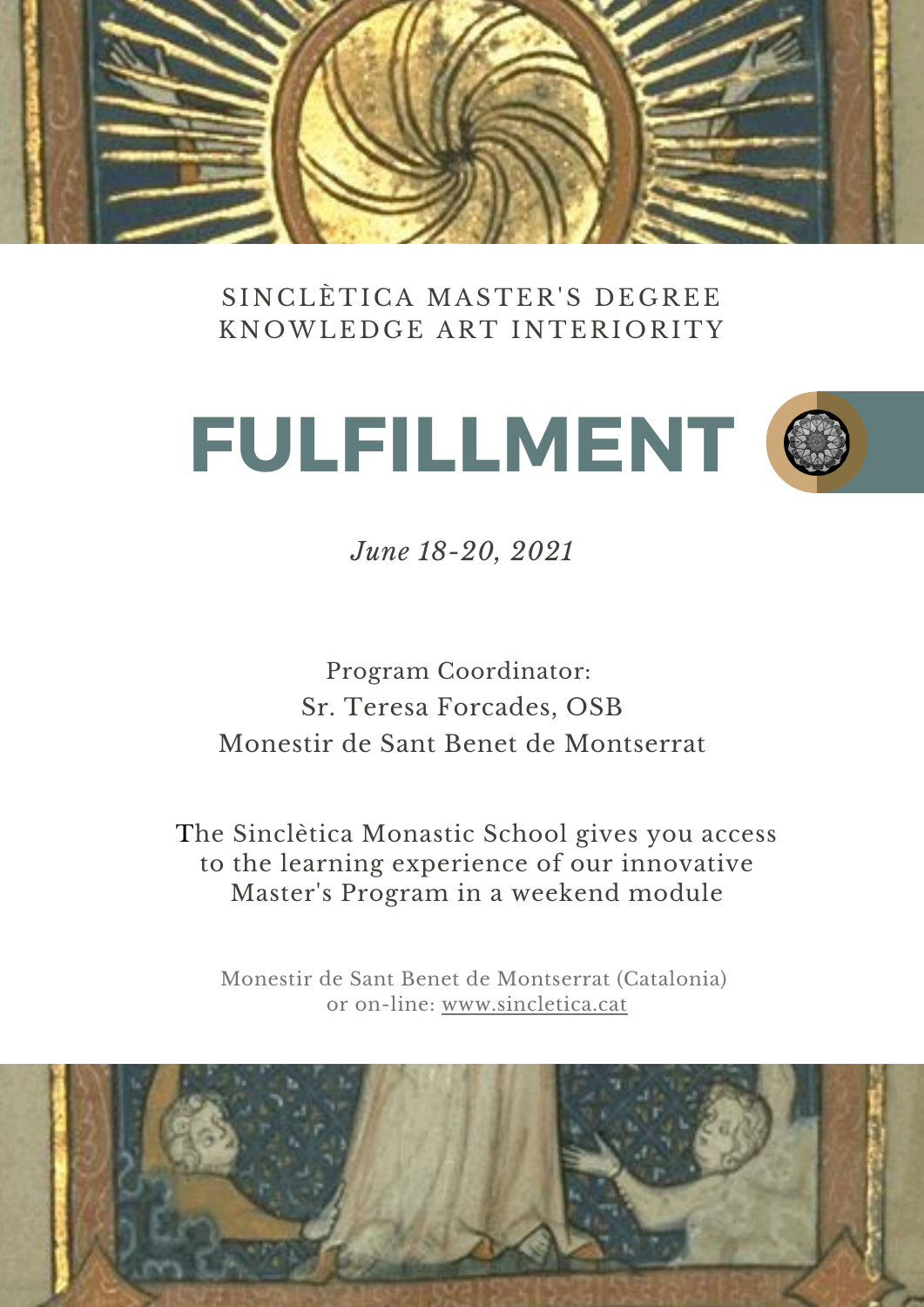# THE TOPIC FOR THE THEMATIC BLOCK IN JUNE 2021 IS FULFILMENT

- A team of five international professors will be sharing **Five Pearls** on FULFILLMENT from the perspective of Literature, Bible, Fine Arts, Theology and Music. **Pearls** are literary, artistic or musical works, theological writings or biblical passages that the subjectivity of the professor finds particularly helpful or illuminating; **monastic wisdom has always known that experience and knowledge cannot be separated**; a key element of our master's program is that the professors will share with the students not only their expertise on the subject, but also their personal link to it.

- The classes can be attended on-site or on-line. Registering online gives access to the live streaming of the classes. All students have access to the stored videos for later viewing; during the streaming, on-line participants are able to interact with the professors and with the on-site students via Zoom platform.

- The language is English. Two weeks after the lectures, all videos appear subtitled in English, Catalan and Spanish. The subtitled videos are available to all students during 30 days.

> The fee is 100€; scholarships are available; don't hesitate to ask. Interested please write to the Registrar's Office at: [registrar@sincletica.cat](http://sincletica.cat/) [www.sincletica.cat](https://www.sincletica.cat/)